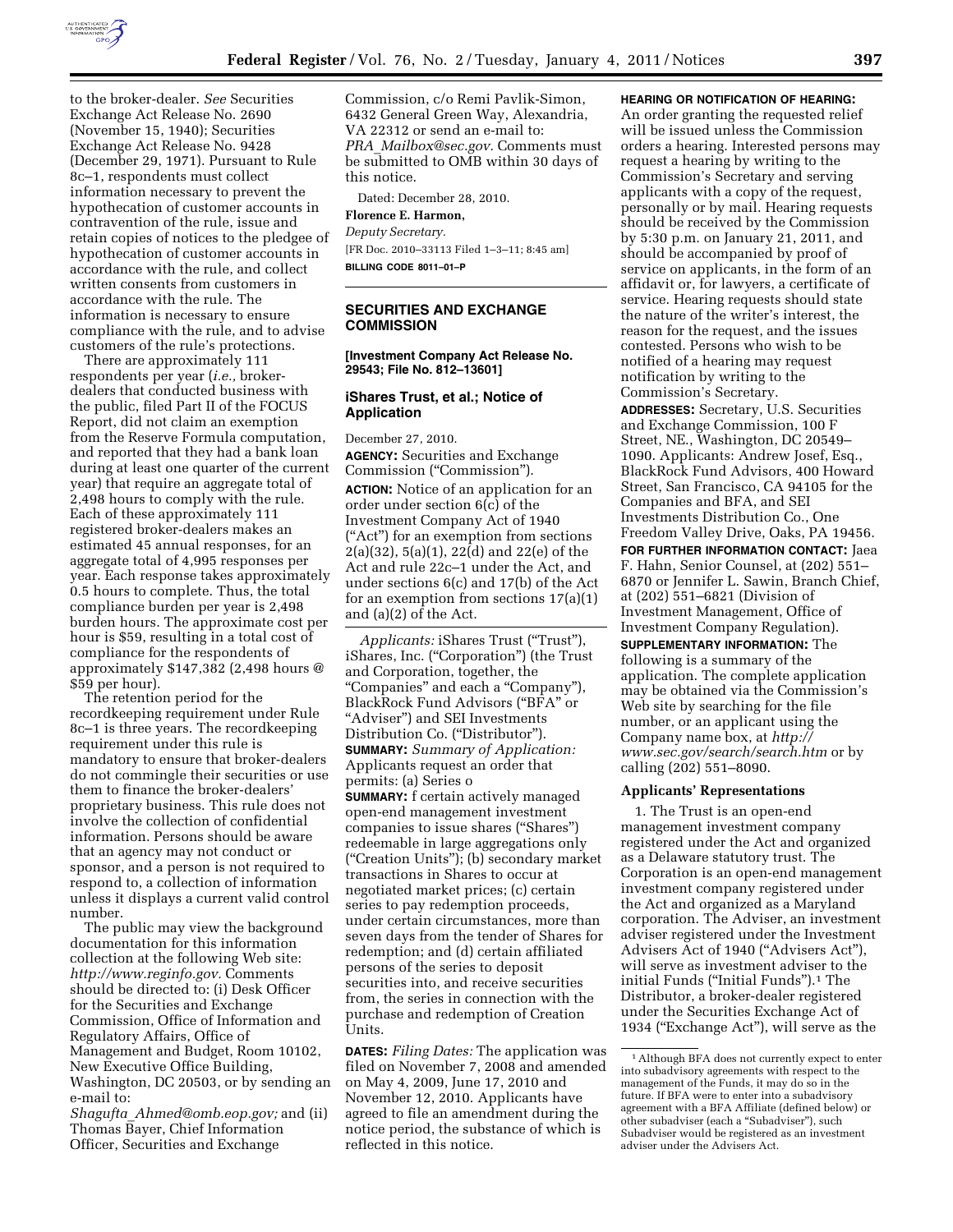principal underwriter of the Funds' shares.

2. Applicants request that the order apply to the Initial Funds and any future series of a Company or of other open-end management investment companies advised by BFA or an entity controlling, controlled by, or under common control with BFA (a ''BFA Affiliate'') that may utilize active management strategies, subject to the terms and conditions of the application (''Future Funds'', together with the Initial Funds, the "Funds").<sup>2</sup> Each Fund will have a distinct investment objective and will attempt to achieve such objective by utilizing an ''active'' management strategy.3 The Funds may invest in equity or fixed income securities traded in the U.S or non-U.S. markets, or a combination of equity and fixed income securities, as well as shares of other exchange traded funds (''ETFs'') and shares of money market mutual funds or other investment companies. Certain of the Funds may invest in equity securities or fixed income securities traded in international markets (the ''International Funds''). Applicants anticipate that certain Funds, including the International Funds, will invest a portion of their assets in depositary receipts representing foreign securities in they seek to invest (''Depositary Receipts'').4 The Funds will not invest in options contracts, futures contracts or swap agreements.

3. Shares of the Funds will be sold at a price between \$25 and \$100 per Share in Creation Units of 50,000 Shares. All orders to purchase Creation Units must be placed with the Distributor by or through an ''Authorized Participant,'' which is either: (a) A broker-dealer or other participant in the shares clearing process through the continuous net settlement system of the National Securities Clearing Corporation, or (b) a participant in the Depository Trust Company (''DTC,'' and such participant, ''DTC Participant''), which in either case has executed an agreement with a Company, the Distributor and the Transfer Agent, with respect to creations

and redemptions of Creation Units. Each Fund will sell Shares in Creation Units, generally in exchange for an in-kind deposit by the purchaser of a particular portfolio of securities designated by the Adviser (the "Deposit Securities"), together with the deposit or refund of a specified cash payment as the case may be (''Cash Component''). The Cash Component is an amount equal to the difference between (a) the net asset value (''NAV'') per Creation Unit and (b) the market value per Creation Unit of the Deposit Securities.5 Applicants state that in some circumstances there may be operational problems with a Fund operating exclusively on an ''in-kind'' basis. Each Fund therefore may permit, under certain circumstances, a purchaser of Creation Units to substitute cash in lieu of depositing some or all of the requisite Deposit Securities.

4. An investor purchasing a Creation Unit from a Fund will be charged a fee (''Transaction Fee'') to prevent the dilution of the interests of the remaining shareholders resulting from costs in connection with the purchase of Creation Units.6 All orders to purchase Creation Units will be placed with the Distributor by or through an Authorized Participant and it will be the Distributor's responsibility to transmit such orders to the Funds. The Distributor also will be responsible for maintaining records of both the orders placed with it and the confirmations of acceptance furnished by it.

5. Purchasers of Shares in Creation Units may hold such Shares or may sell such Shares into the secondary market. Shares will be listed and traded on a national securities exchange as defined in section 2(a)(26) of the Act (''Exchange''). One or more member firms of the Exchange will act as a specialist and maintain a market for Shares on the Exchange (the ''Specialist''), or one or more member firms will act as a market maker (''Market Maker'') and maintain a market

6Where a Fund permits an in-kind purchaser to substitute cash in lieu of depositing a portion of the Deposit Securities, the purchaser may be assessed a higher Transaction Fee to cover the cost of purchasing such Deposit Securities, including brokerage costs.

for Shares.7 The prices of Shares trading on the Exchange will be based on a current bid/offer market. Shares sold in the secondary market will be subject to customary brokerage commissions and charges.

7. Applicants expect that purchasers of Creation Units will include institutional investors and arbitrageurs (which could include institutional investors). The Specialist, or Market Maker, in providing a fair and orderly secondary market for the Shares, also may purchase Creation Units for use in its market-making activities. Applicants expect that secondary market purchasers of Shares will include both institutional investors and retail investors.8 Applicants expect that the price at which the Shares trade will be disciplined by so-called ''arbitrage opportunities'' created by the ability to continually purchase or redeem Creation Units at their NAV, which should ensure that the Shares will not trade at a material discount or premium in relation to their NAV.

8. Shares will not be individually redeemable, and owners of Shares may acquire those Shares from a Fund, or tender such Shares for redemption to the Fund, in Creation Units only. To redeem, an investor will have to accumulate enough Shares to constitute a Creation Unit. Redemption orders must be placed by or through an Authorized Participant. Shares generally will be redeemed in Creation Units in exchange for a particular portfolio of securities (''Redemption Securities'') plus or minus a ''Cash Redemption Amount," equal to the difference between the NAV per Creation Unit of the Shares being redeemed and the market value of the Redemption Securities. An investor may receive the cash equivalent of a Redemption Security in certain circumstances, such as if the investor is constrained from effecting transactions in the security by regulation or policy.9 A redeeming

8Shares will be registered in book-entry form only. DTC or its nominee will be the registered owner of all outstanding Shares. DTC or DTC Participants will maintain records reflecting beneficial owners of Shares.

9Applicants state that a cash-in-lieu amount will replace any ''to-be-announced'' (''TBA'') transaction that is listed as a Deposit Security or Redemption Security of any Fund. A TBA transaction is a method of trading mortgage-backed securities where the buyer and seller agree upon general trade

<sup>2</sup>All entities that currently intend to rely on the order are named as applicants. Any other entity that relies on the order in the future will comply with the terms and conditions of the application.

<sup>3</sup>Each Fund will comply with the disclosure requirements adopted by the Commission in Investment Company Act Release No. 28584 (Jan. 13, 2009), as well as any other applicable disclosure requirements.

<sup>4</sup>A Fund will not invest in any Depositary Receipts that the Adviser deems illiquid or for which pricing information is not readily available. No affiliated persons of Applicant will serve as the depositary bank for any Depositary Receipts held by a Fund.

<sup>5</sup>On each day that a Fund is open, including as required by section 22(e) of the Act (''Business Day''), the list of names and required number of each Deposit Security, the estimated Cash Component for the current day and the Cash Component as of the previous Business Day will be made available immediately prior to the opening of trading on the listing Exchange (as defined below). The Exchange will disseminate every 15 seconds throughout the trading day, through the facilities of the Consolidated Tape Association an amount representing, on a per Share basis, the sum of current value of the Deposit Securities and the estimated Cash Component.

<sup>7</sup> If Shares are listed on the NASDAQ, no particular Specialist will be contractually obligated to make a market in Shares, although NASDAQ's listing requirements stipulate that at least two Market Makers must be registered as Market Makers in Shares to maintain the listing. Registered Market Makers are required to make a continuous, twosided market at all times or be subject to regulatory sanctions.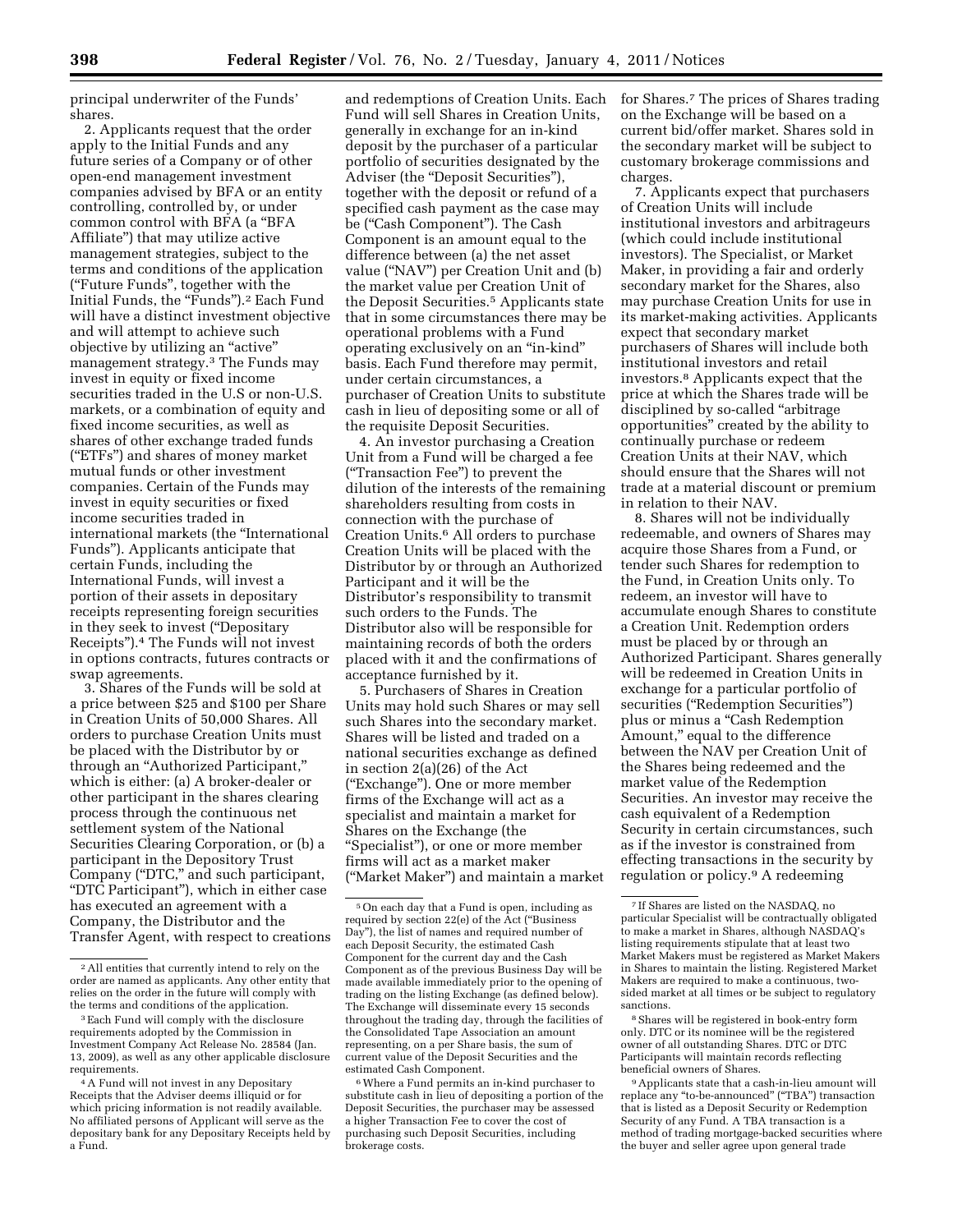investor may pay a Transaction Fee, calculated in the same manner as a Transaction Fee payable in connection with the purchases of a Creation Unit.

9. Applicants state that a Fund will comply with Federal securities laws in accepting Deposit Securities and satisfying redemptions with Redemption Securities, including that the Deposit Securities and Redemption Securities are sold in transactions that would be exempt from registration under the Securities Act.10 For each Fund utilizing an in-kind process, the Deposit Securities and Redemption Securities will consist of a pro rata basket of the Fund's portfolio.11

10. No Company nor any individual Fund will be advertised or marketed as an ''open-end investment company'' or a ''mutual fund.'' Instead, each Fund will be marketed as an ''actively-managed exchange-traded fund.'' In all marketing materials where the features or method of obtaining, buying or selling Shares traded on the Exchange are described, applicants state that there will be a statement or statements to the effect that Shares are not individually redeemable. Any advertising materials where features of obtaining, buying or selling Creation Units are described or where there is a reference to redeemability will prominently disclose that Shares are not individually redeemable and that owners of Shares may acquire Shares from a Fund and tender those Shares for redemption to a Fund in Creation Units only.

11. The Funds' Web site, which will be publicly available prior to the public offering of Shares, will include, or will include links to, the current summary prospectus, the prospectus, statement of information (''SAI''), and most recent annual and semi-annual reports to shareholders if required. The Web site

<sup>11</sup> There may be minor differences between a basket of Deposit Securities or Redemption Securities and a true pro rata slice of a Fund's portfolio solely when (A) it is impossible to break up bonds beyond certain minimum sizes needed for transfer and settlement or, (B) in the case of equity securities, rounding is necessary to eliminate fractional shares or lots that are not tradeable round lots. A tradeable round lot for an equity security will be the standard unit of trading in that particular type of security in its primary market.

will also include additional quantitative information updated on a daily basis, including, on a per Share basis, for each Fund, daily trading volume, the prior Business Day's NAV and the market closing price or mid-point of the bid/ask spread at the time of calculation of such NAV (''Bid/Ask Price''). On each Business Day, before commencement of trading in Shares on the Exchange, each Fund will disclose the identities and quantities of the securities and other assets held by the Fund that will form the basis for the Fund's calculation of NAV at the end of the Business Day.12

### **Applicants' Legal Analysis**

1. Applicants request an order under section 6(c) of the Act granting an exemption from sections 2(a)(32), 5(a)(1), 22(d) and 22(e) of the Act and rule 22c-1 under the Act; and under sections 6(c) and 17(b) of the Act granting an exemption from sections  $17(a)(1)$  and  $(a)(2)$  of the Act.

2. Section 6(c) of the Act provides that the Commission may exempt any person, security or transaction, or any class of persons, securities or transactions, from any provision of the Act, if and to the extent that such exemption is necessary or appropriate in the public interest and consistent with the protection of investors and the purposes fairly intended by the policy and provisions of the Act. Section 17(b) of the Act provides that the Commission may approve the sale of securities to an investment company and the purchase of securities from an investment company, in both cases by an affiliated person of such company, if the Commission finds that the terms of the transaction, including the consideration to be paid or received, are reasonable and fair and do not involve overreaching on the part of any person concerned, and the proposed transaction is consistent with the policies of the registered investment company and the general provisions of the Act.

# **Sections 5(a)(1) and 2(a)(32) of the Act**

3. Section 5(a)(1) of the Act defines an "open-end company" as a management investment company that is offering for sale or has outstanding any redeemable security of which it is the issuer. Section 2(a)(32) of the Act defines a redeemable security as any security,

other than short-term paper, under the terms of which the holder, upon its presentation to the issuer, is entitled to receive approximately a proportionate share of the issuer's current net assets, or the cash equivalent. Because Shares will not be individually redeemable, applicants request an order that would permit each Fund, as an open-end company, to issue Shares that are redeemable in Creation Units only. Applicants state that investors may purchase Shares in Creation Units from each Fund and that Creation Units are always redeemable in accordance with the provisions of the Act. Applicants further state that because the market price of Shares will be disciplined by arbitrage opportunities, investors should be able to sell Shares in the secondary market at prices that do not vary substantially from their NAV.

## **Section 22(d) of the Act and Rule 22c– 1 Under the Act**

4. Section 22(d) of the Act, among other things, prohibits a dealer from selling a redeemable security, which is currently being offered to the public by or through a principal underwriter, except at a current public offering price described in the prospectus. Rule 22c– 1 under the Act generally requires that a dealer selling, redeeming, or repurchasing a redeemable security do so only at a price based on its NAV. Applicants state that secondary market trading in Shares will take place at negotiated prices, not at a current offering price described in the prospectus, and not at a price based on NAV. Thus, purchases and sales of Shares in the secondary market will not comply with section 22(d) of the Act and rule 22c–1 under the Act. Applicants request an exemption under section 6(c) from these provisions.

5. Applicants assert that the concerns sought to be addressed by section 22(d) of the Act and rule 22c–1 under the Act with respect to pricing are equally satisfied by the proposed method of pricing Shares. Applicants maintain that while there is little legislative history regarding section 22(d), its provisions, as well as those of rule 22c–1, appear to have been designed to (a) Prevent dilution caused by certain risklesstrading schemes by principal underwriters and contract dealers, (b) prevent unjust discrimination or preferential treatment among buyers resulting from sales at different prices, and (c) assure an orderly distribution of investment company shares by eliminating price competition from dealers offering shares at less than the published sales price and repurchasing

parameters such as agency, settlement date, par amount and price. The actual pools delivered generally are determined two days prior to the settlement date. The amount of substituted cash in the case of TBA transactions will be equivalent to the value of the TBA transaction listed as a Deposit Security or Redemption Security.

<sup>10</sup> In accepting Deposit Securities and satisfying redemptions with Redemption Securities that are restricted securities eligible for resale pursuant to rule 144A under the Securities Act, the relevant Funds will comply with the conditions of rule 144A, including in satisfying redemptions with such rule 144A eligible restricted Redemption Securities.

<sup>12</sup>Applicants note that under accounting procedures followed by the Funds, trades made on the prior Business Day ("T") will be booked and reflected in NAV on the current Business Day (''T + 1''). Accordingly, the Funds will be able to disclose at the beginning of the Business Day the portfolio that will form the basis for the NAV calculation at the end of the Business Day.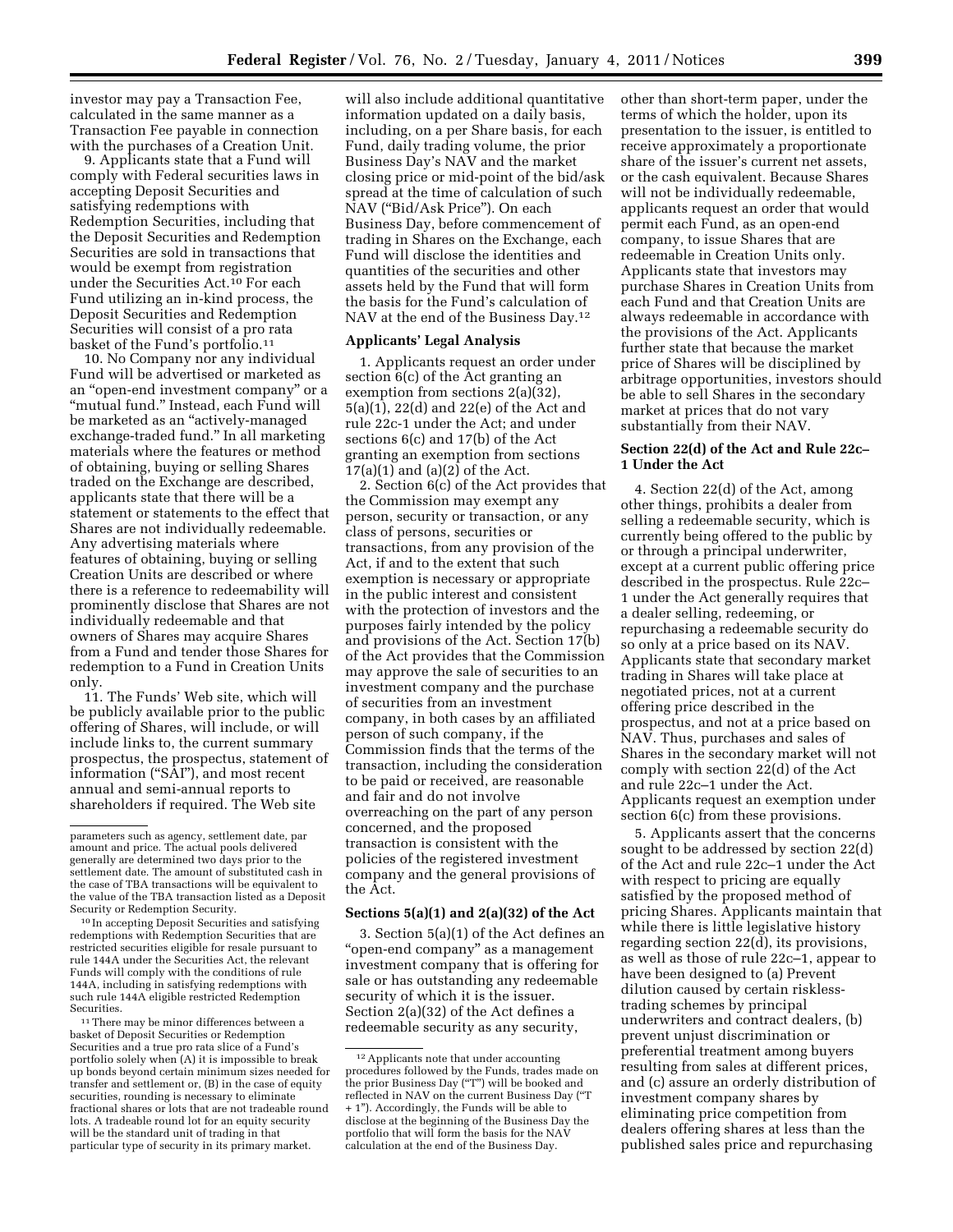shares at more than the published redemption price.

6. Applicants believe that none of these purposes will be thwarted by permitting Shares to trade in the secondary market at negotiated prices. Applicants state that (a) secondary market trading in Shares does not involve the Funds as parties and cannot result in dilution of an investment in Shares, and (b) to the extent different prices exist during a given trading day, or from day to day, such variances occur as a result of third-party market forces, such as supply and demand. Therefore, applicants assert that secondary market transactions in Shares will not lead to discrimination or preferential treatment among purchasers. Finally, applicants contend that the proposed distribution system will be orderly because arbitrage activity should ensure that the difference between the market price of Shares and their NAV remains narrow.

## **Section 22(e)**

7. Section 22(e) of the Act generally prohibits a registered investment company from suspending the right of redemption or postponing the date of payment of redemption proceeds for more than seven days after the tender of a security for redemption. Applicants state that settlement of redemptions for the International Funds is contingent not only on the securities settlement cycle of the U.S. market, but also on currently practicable delivery cycles in local markets for underlying foreign securities held by the International Funds. Applicants state that local market delivery cycles for transferring Redemption Securities to redeeming investors, coupled with local market holiday schedules, will, under certain circumstances, require a delivery process longer than seven calendar days for International Funds. Applicants request relief under section 6(c) of the Act from section 22(e) to allow International Funds that deliver Redemption Securities in-kind to pay redemption proceeds up to a maximum of 14 calendar days following the tender of a Creation Unit of such Funds. Except as disclosed in the relevant International Fund's SAI, applicants expect that each International Fund will be able to deliver redemption proceeds within seven days.<sup>13</sup> With respect to future International Funds, applicants seek the same relief from section 22(e) only to the extent that circumstances

similar to those described in the application exist.

8. Applicants state that section 22(e) was designed to prevent unreasonable and unforeseen delays in the payment of redemption proceeds. Applicants assert that the requested relief will not lead to the problems that section 22(e) was designed to prevent. Applicants state that the SAI will disclose those local holidays (over the period of at least one year following the date of the SAI), if any, that are expected to prevent the delivery of redemption proceeds in seven calendar days, and the maximum number of days, up to 14 calendar days, needed to deliver the proceeds for the relevant International Fund. Applicants are not seeking relief from section 22(e) with respect to International Funds that do not effect creations and redemptions of Creation Units in-kind.

### **Sections 17(a)(1) and (2) of the Act**

9. Section 17(a)(1) and (2) of the Act generally prohibit an affiliated person of a registered investment company, or an affiliated person of such a person (''second tier affiliate''), from selling any security to or purchasing any security from the company. Section 2(a)(3) of the Act defines "affiliated person" to include any person directly or indirectly owning, controlling, or holding with power to vote 5% or more of the outstanding voting securities of the other person and any person directly or indirectly controlling, controlled by, or under common control with, the other person. Section 2(a)(9) of the Act provides that a control relationship will be presumed where one person owns more than 25% of another person's voting securities. The Funds may be deemed to be controlled by BFA or any BFA Affiliate and hence are affiliated persons of each other. In addition, the Funds may be deemed to be under common control with any other registered investment company (or series thereof) advised by BFA or a BFA Affiliate (an "Affiliated Fund").

10. Applicants request an exemption from section 17(a) under sections 6(c) and 17(b), to permit in-kind purchases and redemptions of Creation Units by persons that are affiliated persons or second tier affiliates of the Funds solely by virtue of one or more of the following: (1) Holding 5% or more, or more than 25%, of the outstanding Shares of a Company or one or more Funds; (2) an affiliation with a person with an ownership interest described in (1); or (3) holding 5% or more, or more than 25%, of the shares of one or more Affiliated Funds.

11. Applicants contend that no useful purpose would be served by prohibiting

such affiliated persons or second tier affiliates of a Fund from purchasing or redeeming Creation Units through ''inkind'' transactions. The deposit procedure for in-kind purchases and the redemption procedure for in-kind redemptions will be the same for all purchases and redemptions. Deposit Securities and Redemption Securities will be valued under the same objective standards applied to valuing portfolio securities. Absent the unusual circumstances described in the application, the Fund Deposit and Redemption Securities will be the same. Therefore, applicants state that in-kind purchases and redemptions will create no opportunity for the affiliated persons and second tier affiliates described above to effect a transaction detrimental to the other holders of Shares. Applicants also believe that in-kind purchases and redemptions will not result in abusive self-dealing or overreaching of the Fund.

#### **Applicants' Conditions**

The applicants agree that any order of the Commission granting the requested relief will be subject to the following conditions:

1. As long as a Fund operates in reliance on the requested order, the Shares of the Fund will be listed on an Exchange.

2. Neither a Company nor any Fund will be advertised or marketed as an open-end investment company or a mutual fund. Any advertising material that describes the purchase or sale of Creation Units or refers to redeemability will prominently disclose that the Shares are not individually redeemable and that owners of the Shares may acquire those Shares from the Fund and tender those Shares for redemption to the Fund in Creation Units only.

3. The Web site for the Funds, which is and will be publicly accessible at no charge, will contain, on a per Share basis, for each Fund the prior Business Day's NAV and the market closing price or Bid/Ask Price of the Shares, and a calculation of the premium or discount of the market closing price or Bid/Ask Price against such NAV.

4. On each Business Day, before commencement of trading in Shares on the Exchange, the Fund will disclose on its Web site the identities and quantities of the portfolio securities and other assets held by the Fund that will form the basis for the Fund's calculation of NAV at the end of the Business Day.

5. No Adviser or Subadviser, directly or indirectly, will cause any Authorized Participant (or any investor on whose behalf an Authorized Participant may transact with the Fund) to acquire any

<sup>13</sup>Rule 15c6–1 under the Exchange Act requires that most securities be settled within three business days of the trade. Applicants acknowledge that no relief obtained from the requirements of section 22(e) will affect any obligations applicants may have under rule 15c6–1.